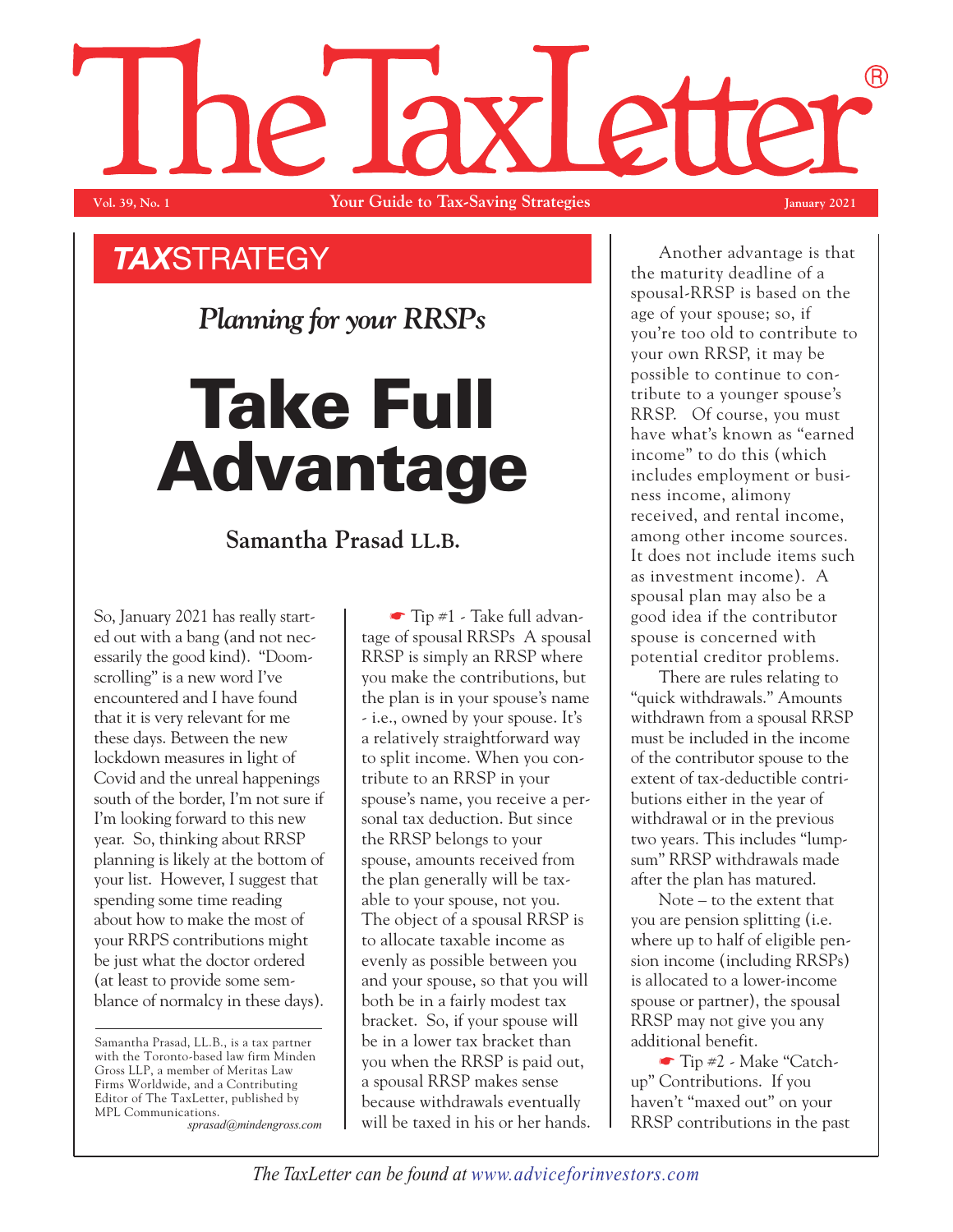(going back to 1991), you're entitled to make an additional contribution over and above your normal limit for the year. That's because, (effective from 1991 onward), your "unused" RRSP contribution limit can be carried forward indefinitely to future years. Of course, one of the biggest barriers between you and your write-off could be finding the means to make a catchup contribution. Possible sources for your catch-up contribution could include inheritances, contributions in kind, an RRSP mortgage or borrowing.

Note: If you make a very large RRSP contribution, you could be subject to the so-called "Alternative Minimum Tax." But even if this is the case, the extra tax you pay can be applied to reduce your future regular taxes. In the meantime, your RRSP nest-egg will be earning income on a tax-sheltered basis.

Another thing to bear in mind is that the higher your tax bracket, the more effective your RRSP contribution will be. So, a low-income year may not be a good time to make a catch-up contribution. If your annual income is such that you're not "too far into" a particular tax bracket, you may want to make a series of RRSP contributions which take you down to the "bottom of the bracket". Another alternative could be to make a lump-sum contribution, but defer the actual deduction until a year when you're in a higher bracket.

 $\blacksquare$  Tip #3 - Put the high-tax stuff in your RRSP. It has been said that you should hold hightax investments in your RRSP and low-tax investments outside your plan. But which investments are high tax? Traditionally, these have been interestbearing investments. Stocks and equity funds, on the other hand, may qualify for capital gains treatment (50 per cent of a capital gain is tax-free), as well as the dividend tax credit if Canadian. These benefits are lost if you hold certain investments through your RRSP, since retirement and other amounts you receive from your plan are fully taxable. So, if you have investment capital both inside and outside your RRSP and you wish to invest in both equities and fixed-income investments, it is generally better to hold the former outside your RRSP and the latter inside your plan.

Can equities be high tax? A case in point arises if you're contemplating a big short-term capital gain. In this case, the equity investment could, in effect, become high tax, since you have to pay this tax for the year you sell, while the gain can be tax-deferred in your RRSP. Owning short-term-hold equities in your RRSP could defer capital gains tax for years - giving you the opportunity to take profits and reinvest on a taxdeferred basis. In some cases, this may more than make up for the tax breaks you get by holding outside your RRSP.

It may make sense to hold part of a high-appreciation equity position - the portion you may liquidate - in your RRSP. (Careful though: transferring existing investments into your RRSP

triggers capital gains tax, if they've appreciated in value.)

If an equity is a long-term hold, the "outside-the-RRSP" strategy still applies.

Finally, it makes little sense to select your investment portfolio just to get the tax benefits. For example, if you like an equity investment, then by all means invest through your RRSP if that's where your capital is.

 $\blacksquare$  Tip #4 - Building in Contribution Room for your family. If you carry on a business, it may be that you are paying your children a salary. If so, this not only creates contribution room for your kids but also results in a deduction for your company (note – make sure the salary is not unreasonably large in light of the services they are actually providing the business). Every person (including children) can receive up to \$13,808 for the 2021 year without paying tax by claiming the federal basic personal tax credit. Moreover, the salary your child receives should qualify as "earned income," so that he or she will be entitled to make an RRSP contribution based on 18 per cent of the salary, something which that can be carried forward over the years.

For example, if you had two children and paid each child \$13,000 a year for ten years, and this was their only income, no tax would be paid. However, each child would then be eligible for a tax write-off of \$23,400 over the ten years because of the RRSP carry forwards (remember they contribute 18 per cent of their annual earned income each year), which could be used

© Copyright 2021 by MPL Communications Inc., Reproduced by permission of *The TaxLetter*, 133 Richmond St. W., Toronto, ON M5H 3M8